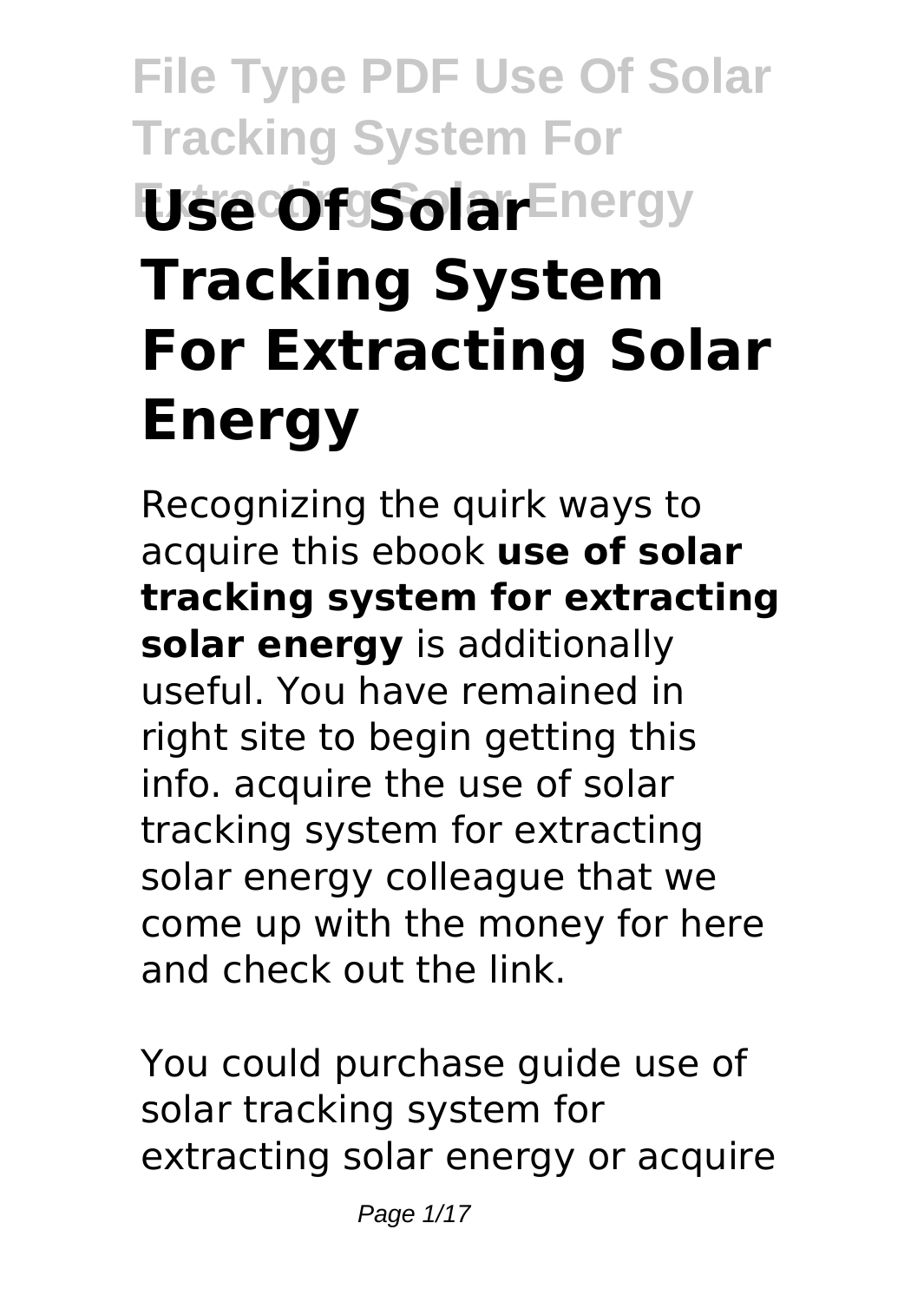**Extracting Solar Energy** it as soon as feasible. You could quickly download this use of solar tracking system for extracting solar energy after getting deal. So, bearing in mind you require the ebook swiftly, you can straight get it. It's therefore unconditionally simple and suitably fats, isn't it? You have to favor to in this heavens

*How Solar Trackers Work* DIY Solar Tracking System Inspired by NASA (Parker Solar Probe) Super Cool Phase Change Solar Tracker - No Power Needed!! *Home-made Solar Tracking System with no electronics for solar panel or solar oven* Worlds simplest solar tracker (Tutorial) DIY Solar Tracker || How much solar energy can it save?*Why You* Page 2/17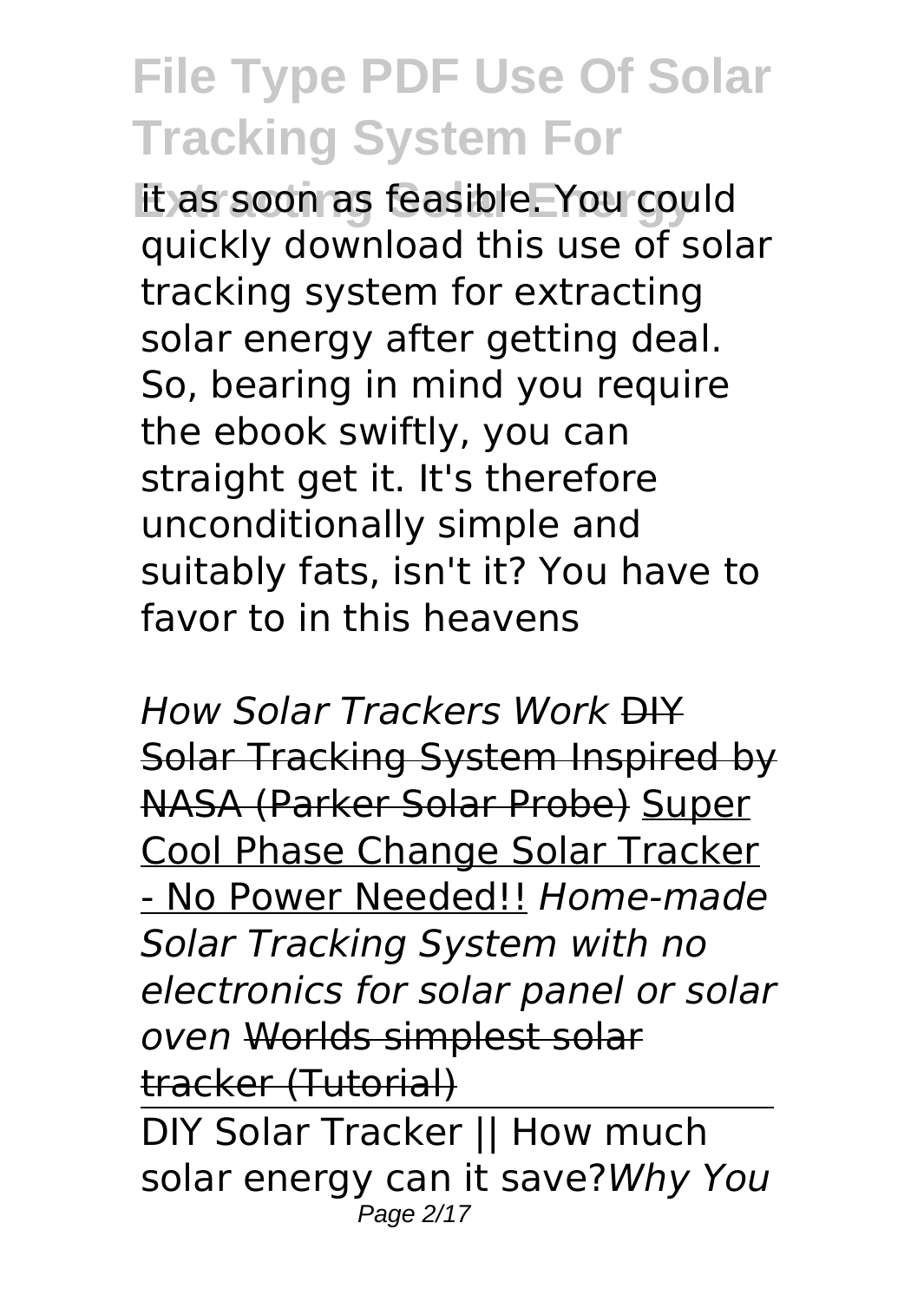**Shouldn't Buy a Solar Panel V** *Tracker* **Solar Basics: How to keep solar tracker systems running smoothly ☀️ Build A DIY Solar Tracker - Plans Available** *Solar Tracker - Solar Tracking Using Time Should you use a solar tracker? Solar tracking drive system To track or not to track?* **Top 7 Mistakes Newbies Make Going Solar - Avoid These For Effective Power Harvesting From The Sun** How To Make Parabolic Mirrors From Space Blankets - NightHawkInLight wow !! incredible invention / Mextraf Single Axial Solar Tracker How To Make Solar Tracker |DIY |Single Axis Solar Tracker |Arduino|Technical Tamizha Smart Solar Tracker How to build a solar Page 3/17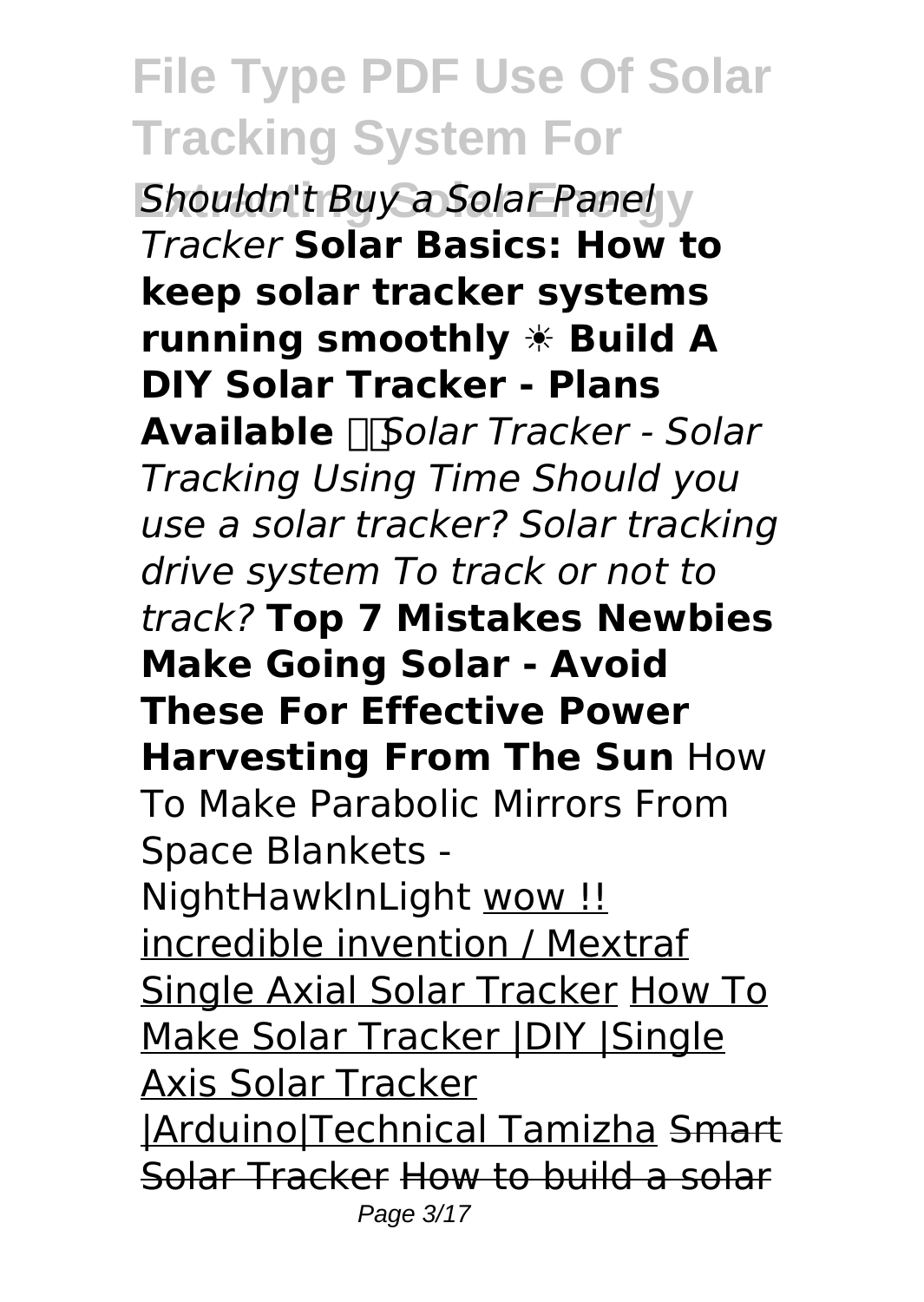**Eracker. DIY solar panel sun v** tracker. Automatic solar tracking system for parabolic trough collector DIY Build Solar Panels 1/2: Homemade from Scratch DEGERenergie - Solar Tracking Systems

Ideematec Unveils Horizon L:Tec Solar Tracker at Solar Power International 2020**How To Make Your Own Solar Tracker Solar Tracking System Solar panels Household Mechanical Solar Tra** *Solar Basics: Advantages and disadvantages of a solar tracker system* **Dual Axis Solar Tracking System with Weather Sensor Solar Project ECE**

Tutorial 3 : solar tracker

Building and scaling up an energy analytics platform to support grid Page 4/17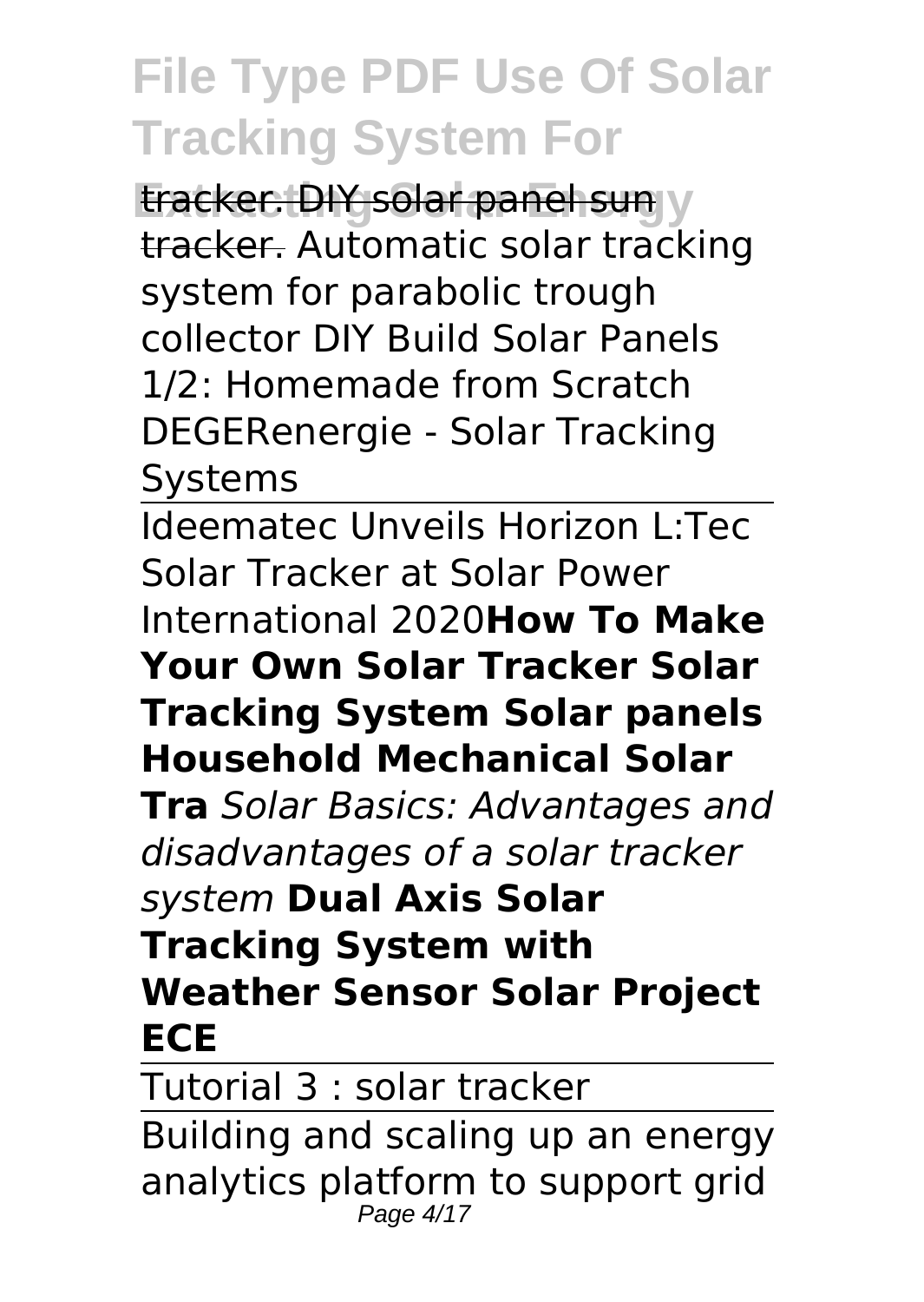#### **Entegration of Renewable Energy Solar Tracker System Tracking Sun**

Use Of Solar Tracking System F. Schenkelberg, in Reliability Characterisation of Electrical and Electronic Systems, 2015. 11.5.1 Time compression. A typical solar tracking system adjusts the face of the solar panel or reflective surfaces to align with the sun as it moves across the sky. The system moves though one rotation per day. It is this relatively slow motion that enables the time-compression approach for ALT.

Solar Tracking System - an overview | ScienceDirect Topics Solar tracker, a system that Page  $5/17$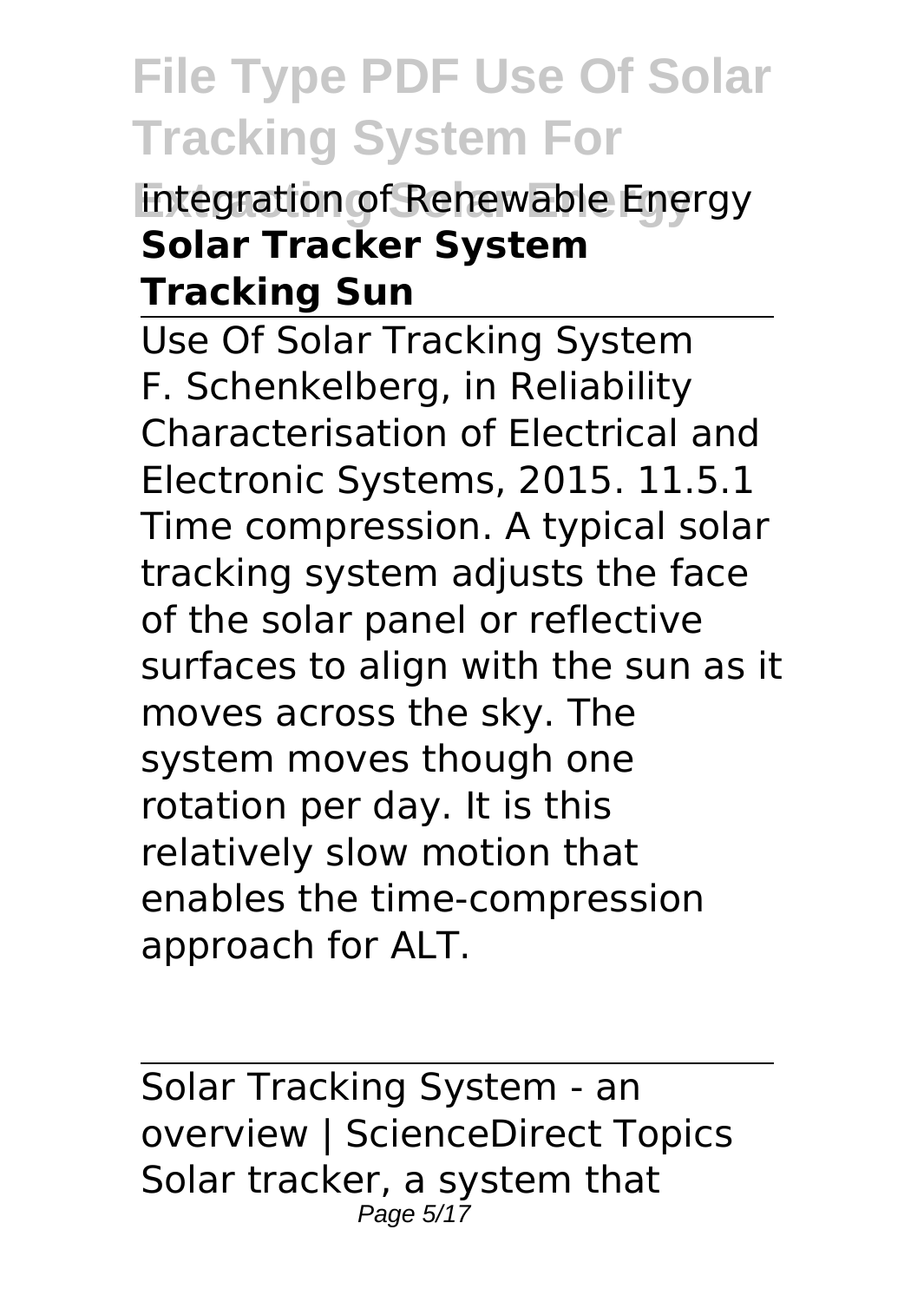**Positions an object at an angle** relative to the Sun. The mostcommon applications for solar trackers are positioning photovoltaic (PV) panels (solar panels) so that they remain perpendicular to the Sun's rays and positioning space telescopes so that they can determine the Sun's direction. PV solar trackers adjust the direction that a solar panel is facing according to the position of the Sun in the sky.

#### Solar tracker | technology | Britannica

Trackers direct solar panels or modules toward the sun. These devices change their orientation throughout the day to follow the sun's path to maximize energy Page 6/17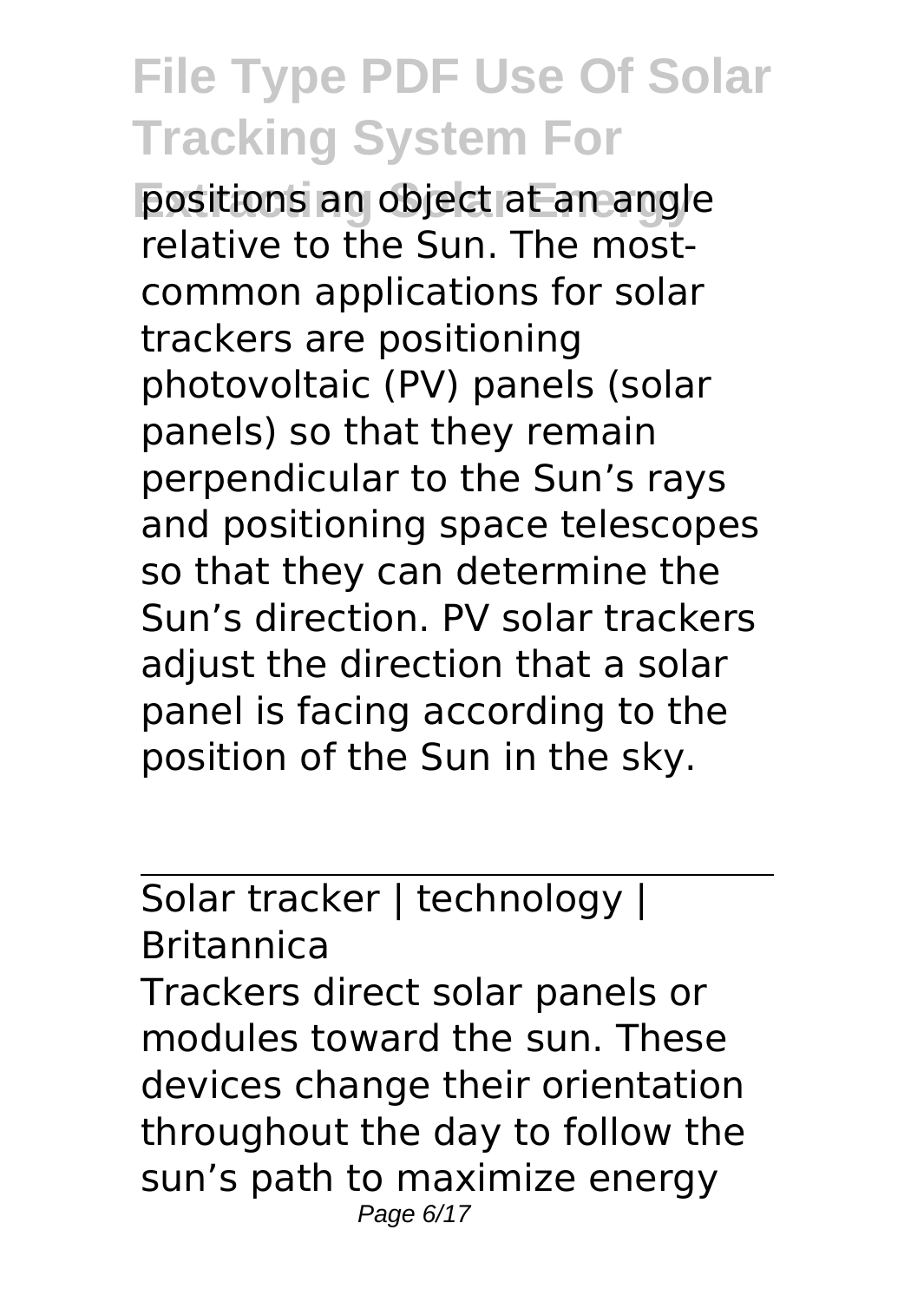**Exapture: In photovoltaic systems,** trackers help minimize the angle of incidence (the angle that a ray of light makes with a line perpendicular to the surface) between the incoming light and the panel, which increases the amount of energy the installation produces.

What is a solar tracker? The use of the solar tracking mechanism is to maintain the incident solar radiation perpendicular to the reflector and to the focal line of the parabola where a r eceiver tube contains the heat tr...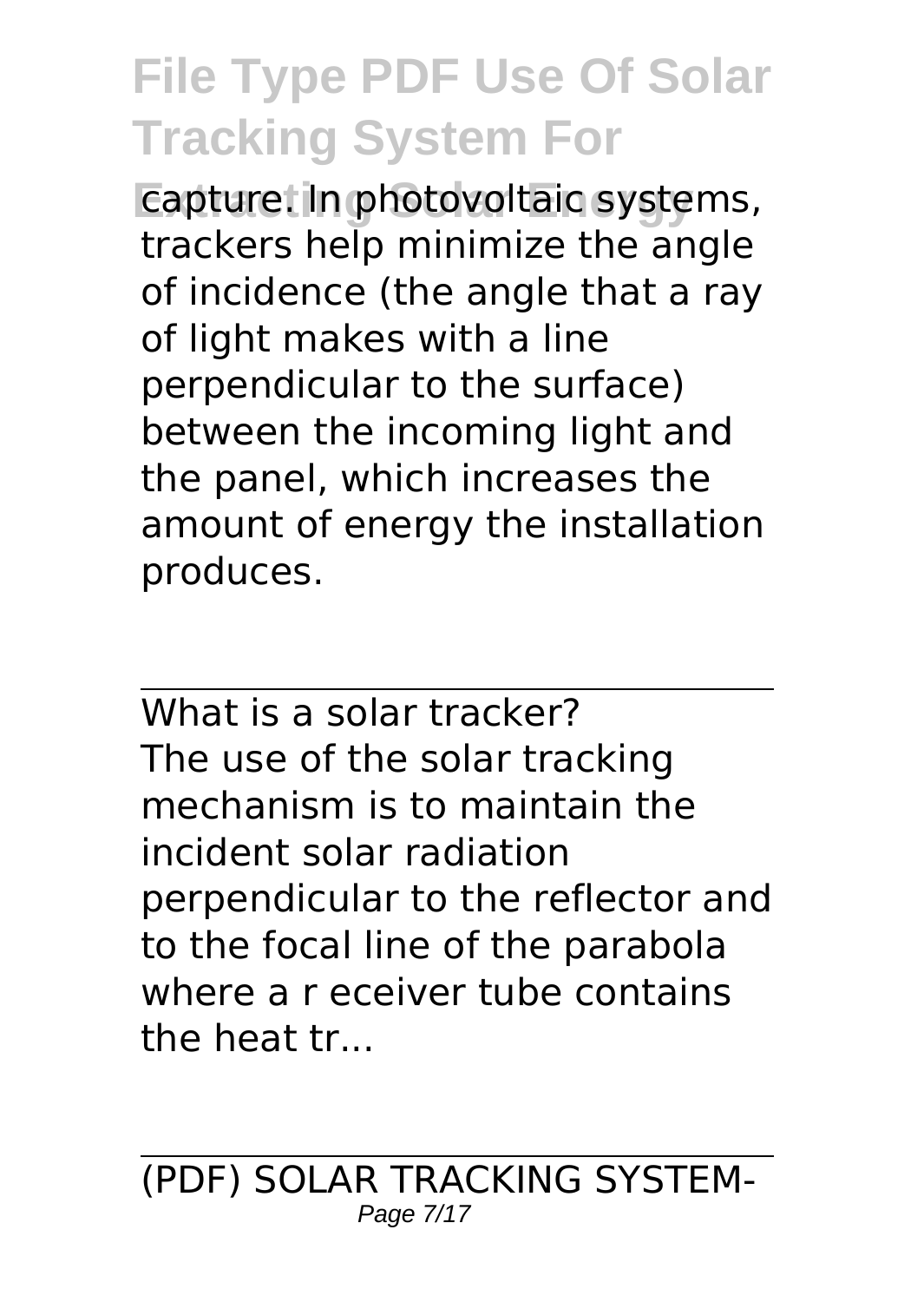**File Type PDF Use Of Solar Tracking System For Extractional Solar Energy** A solar tracker system needs competive and stable support from steel fabricator. Besides ASTM material, GB is also suitable. Reply. Mohamed Yossif Abdel-Mola says. February 27, 2016 at 3:39 am. Hi Steven, I want to know the types of control systems that used in tracking system,

Advantages and disadvantages of a sun tracker system Solar Trackers . A solar tracker is a device that rotates an array of panels toward the sun throughout the day. Solar trackers installed by Williams Renewables . A solar panel in a fixed orientation between the dawn and sunset Page 8/17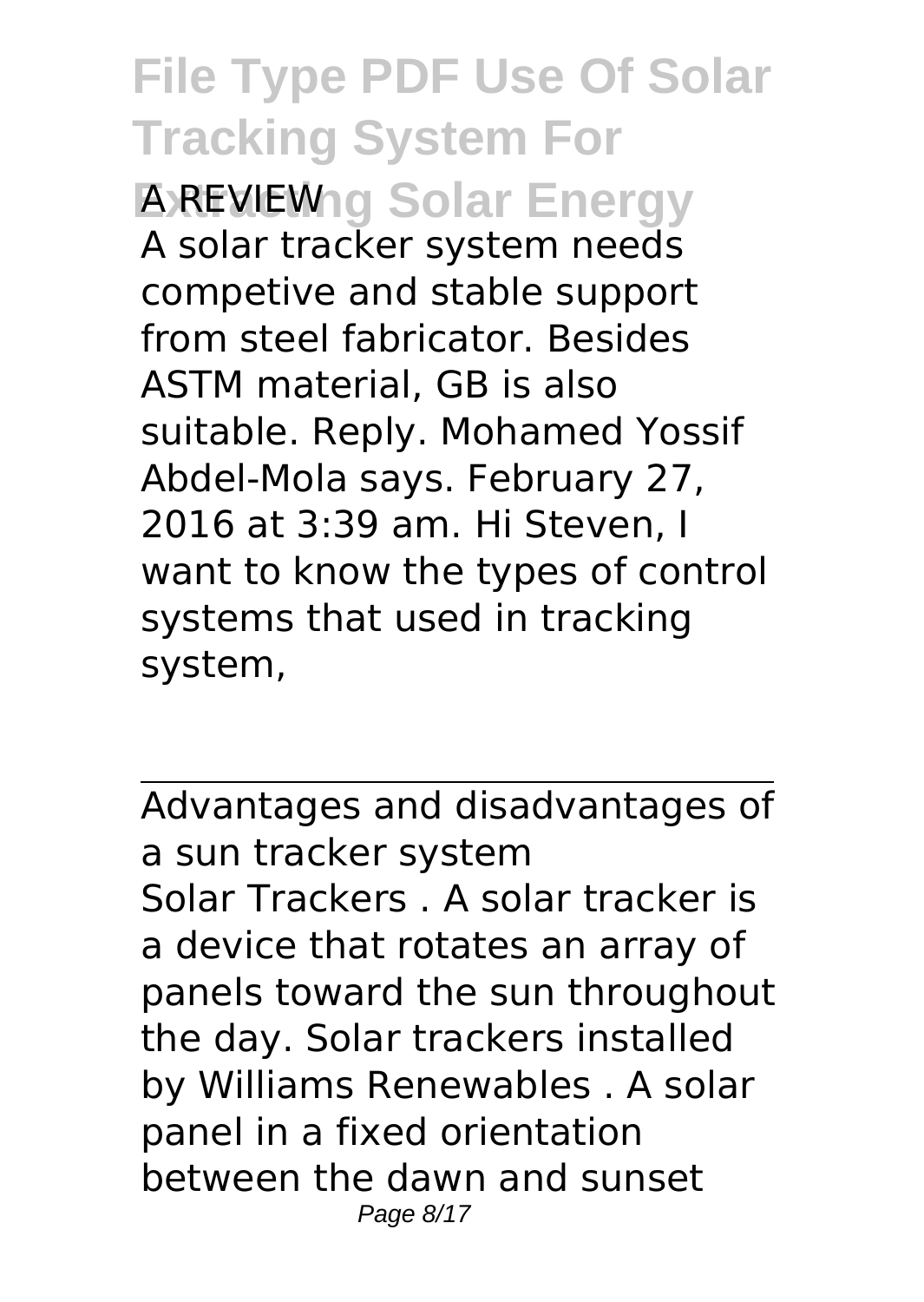**Extremes will lose 75% of the** energy in the morning and evening.

Solar Trackers | Solar Tracker Systems | Solar PV ... energy sources to reduce domestic electricity cost. Solar Abstract—In this paper, a solar tracking system for renewable energy is designed and built to collect free energy from the sun, store it in the battery, and convert this energy to alternating current (AC). This makes the energy usable in standard-sized

Design of a Solar Tracking System for Renewable Energy CONCLUSION The invention of Page 9/17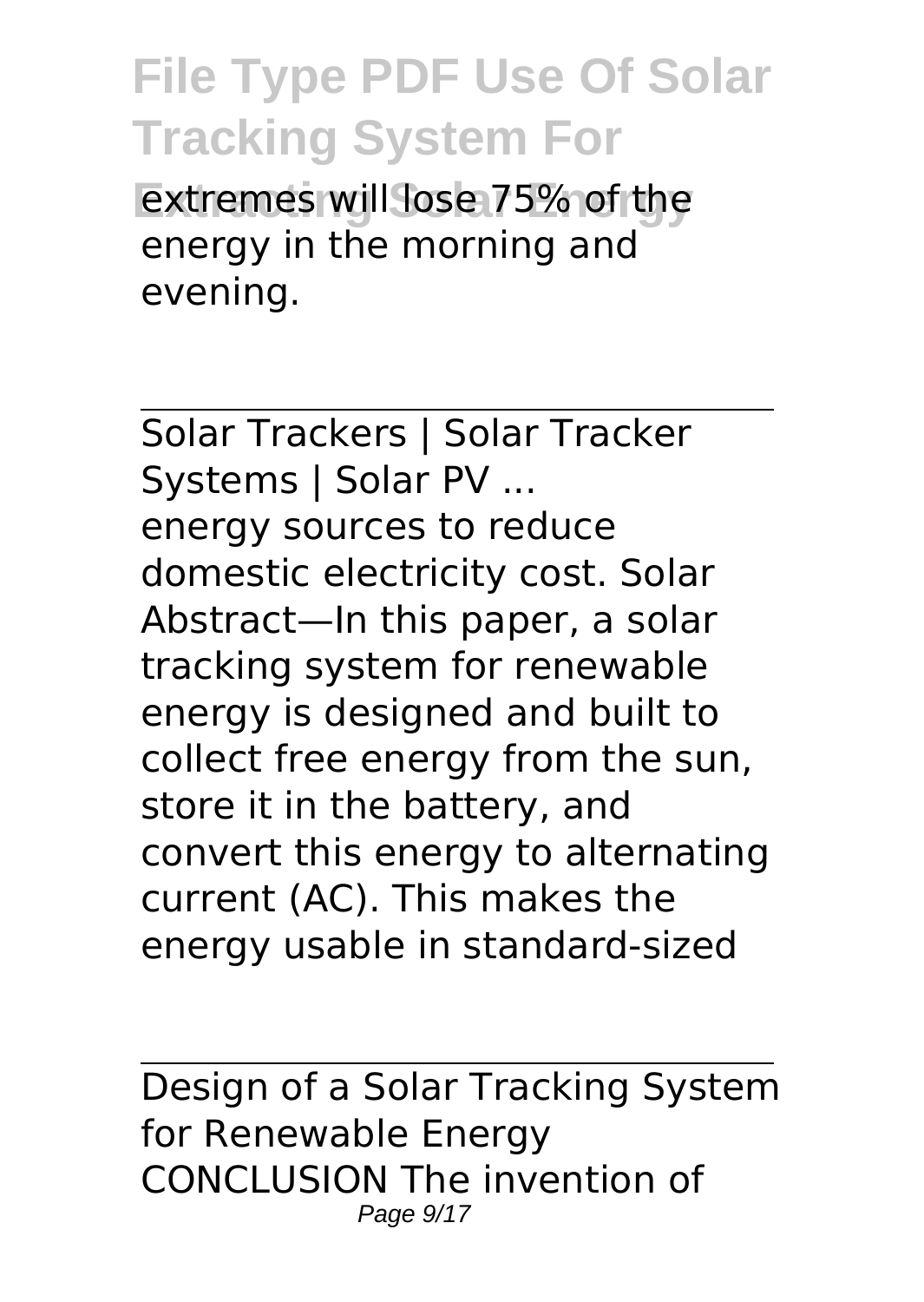**Solar Tracking System helps us** improve the performance of PV solar system in a simple way Used relative method of sunlight strength. Established a model of automatic tracking system to keep vertical contact between solar panels and sunlight. Improved the utilization rate of solar energy and efficiency of photovoltaic power generation system. 23

Solar tracking system - SlideShare Trackers: Wattsun (only recommended for large-scale commercial installs) A solar panel mount (or solar racking system) is the foundation that holds your solar array in place. Mounts are used to attach solar panels to the Page 10/17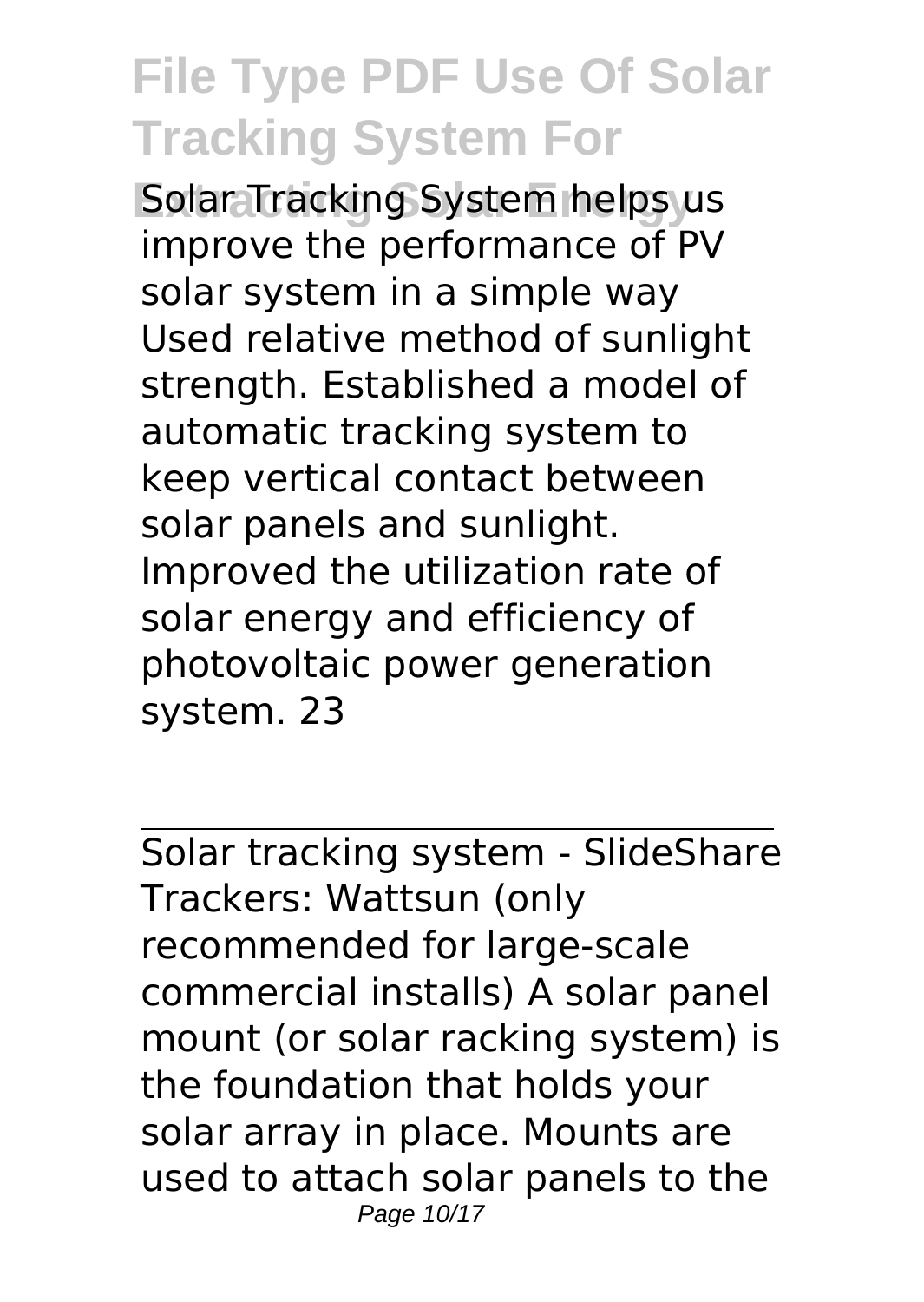**Extracting Solar Energy** roof, ground, or another surface on your property. With proper installation, a sturdy mount secures your panels in harsh weather and protects your investment.

Solar Racking: Best Solar Panel Mounts in 2020 | Unbound Solar Solar trackers are rising in popularity, but not everyone understands the complete benefits and potential drawbacks of the system. Solar panel tracking solutions are a type of device that host mounted photovoltaic panels, which use the sun to generate electricity.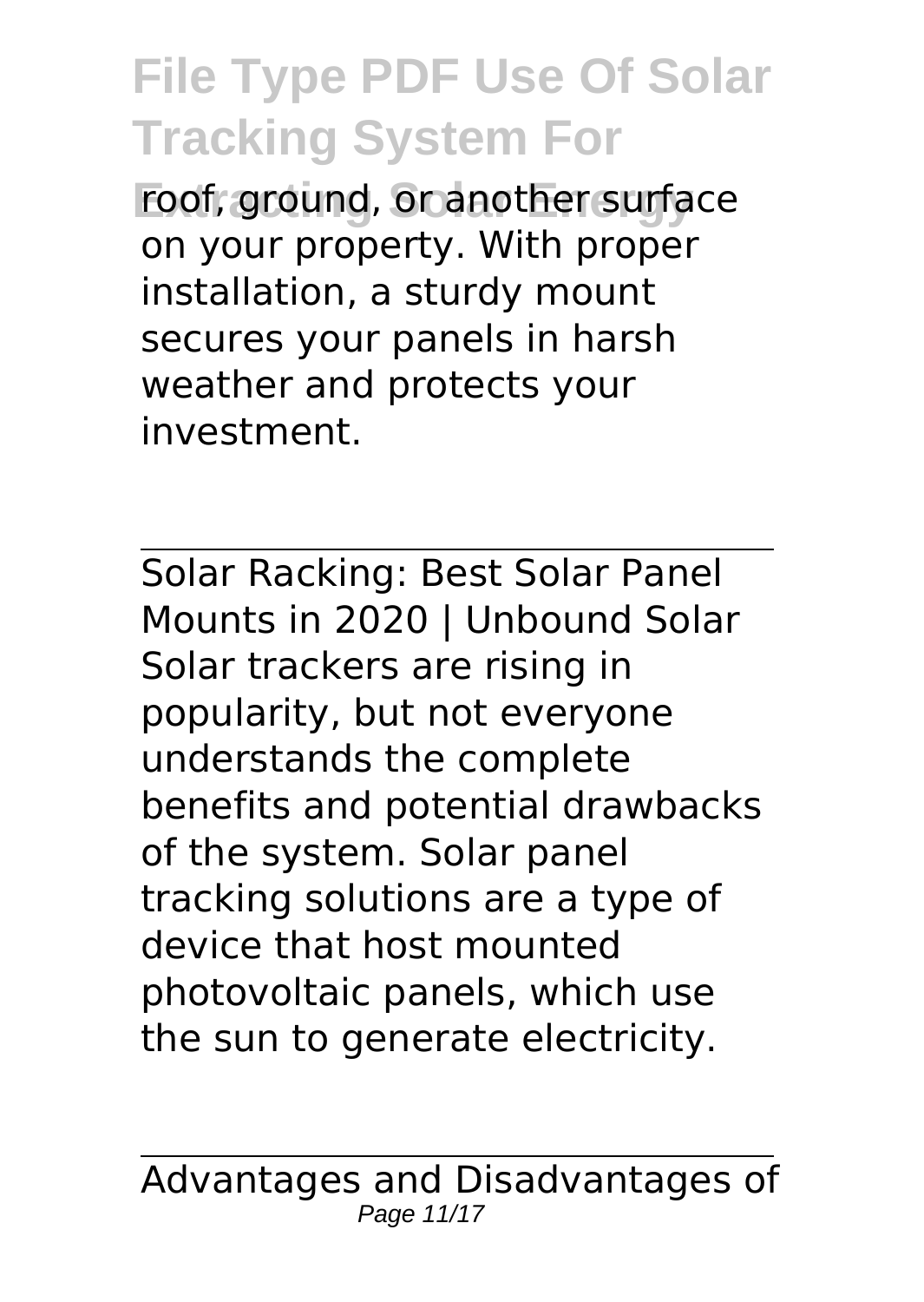**Extraction System ...rav** Here is a solar tracker system that tracks the sun's movement across the sky and tries to maintain the solar panel perpendicular to the sun's rays, ensuring that the maximum amount of sunlight is incident on the panel throughout the day. The solar tracking system starts following the sun right from dawn, throughout the day till evening, and starts all over again from the dawn next day.

Solar Tracking System | Full Circuit Diagram Available Tracking was very cost effective in the past when photovoltaic modules were expensive compared to today. Because they Page 12/17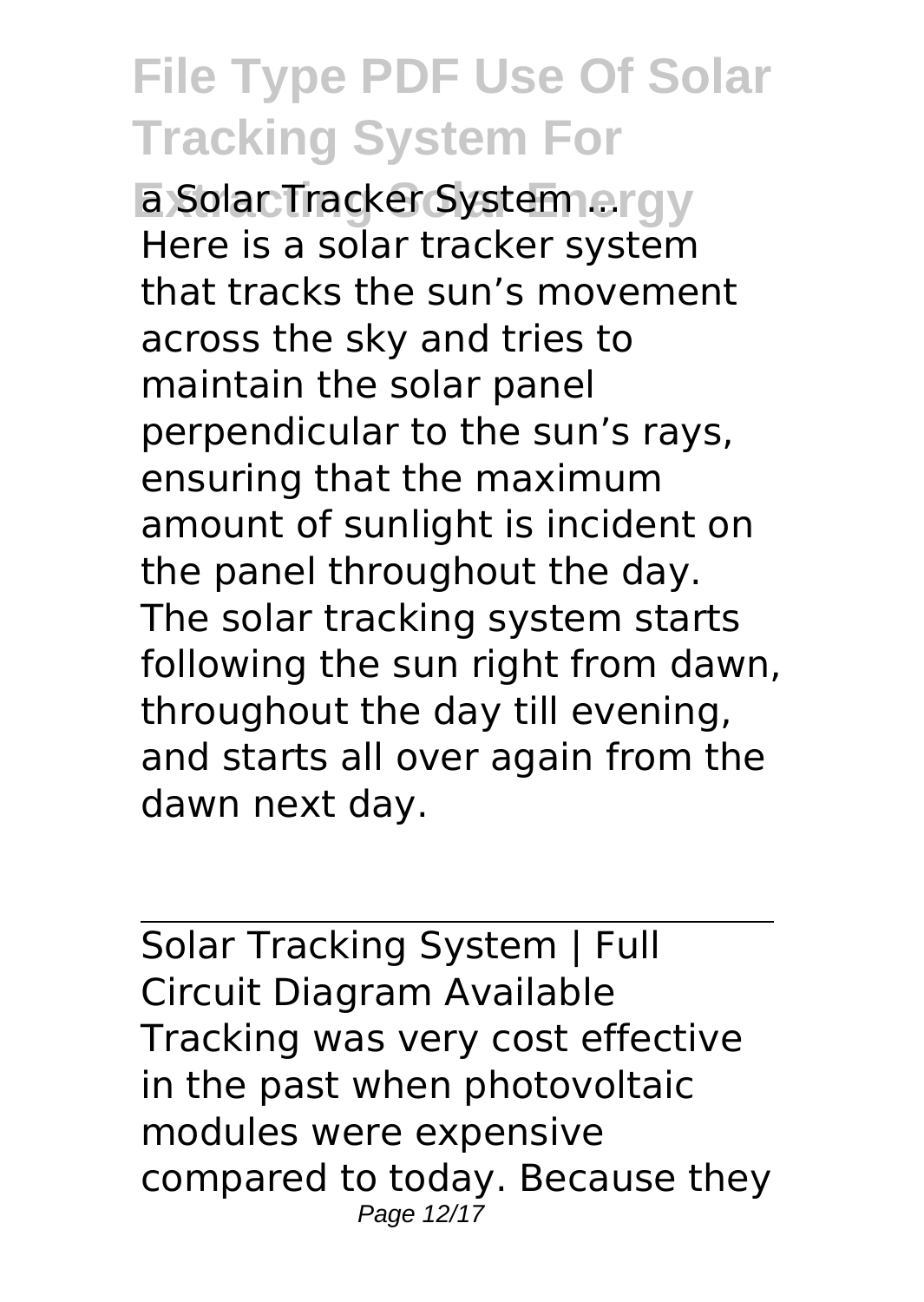**Were expensive, it was important** to use tracking to minimize the number of panels used in a system with a given power output. But as panels get cheaper, the cost effectiveness of tracking vs using a greater number of panels ...

Solar tracker - Wikipedia A solar panel tracking system is made up of an array mounted on a mechanical moving frame which allows the panels to follow the sun as it moves position across the sky, capturing an optimum amount of energy. Whilst solar trackers can increase the amount of electricity a system is able to produce, they are costly to make and because of this they tend to Page 13/17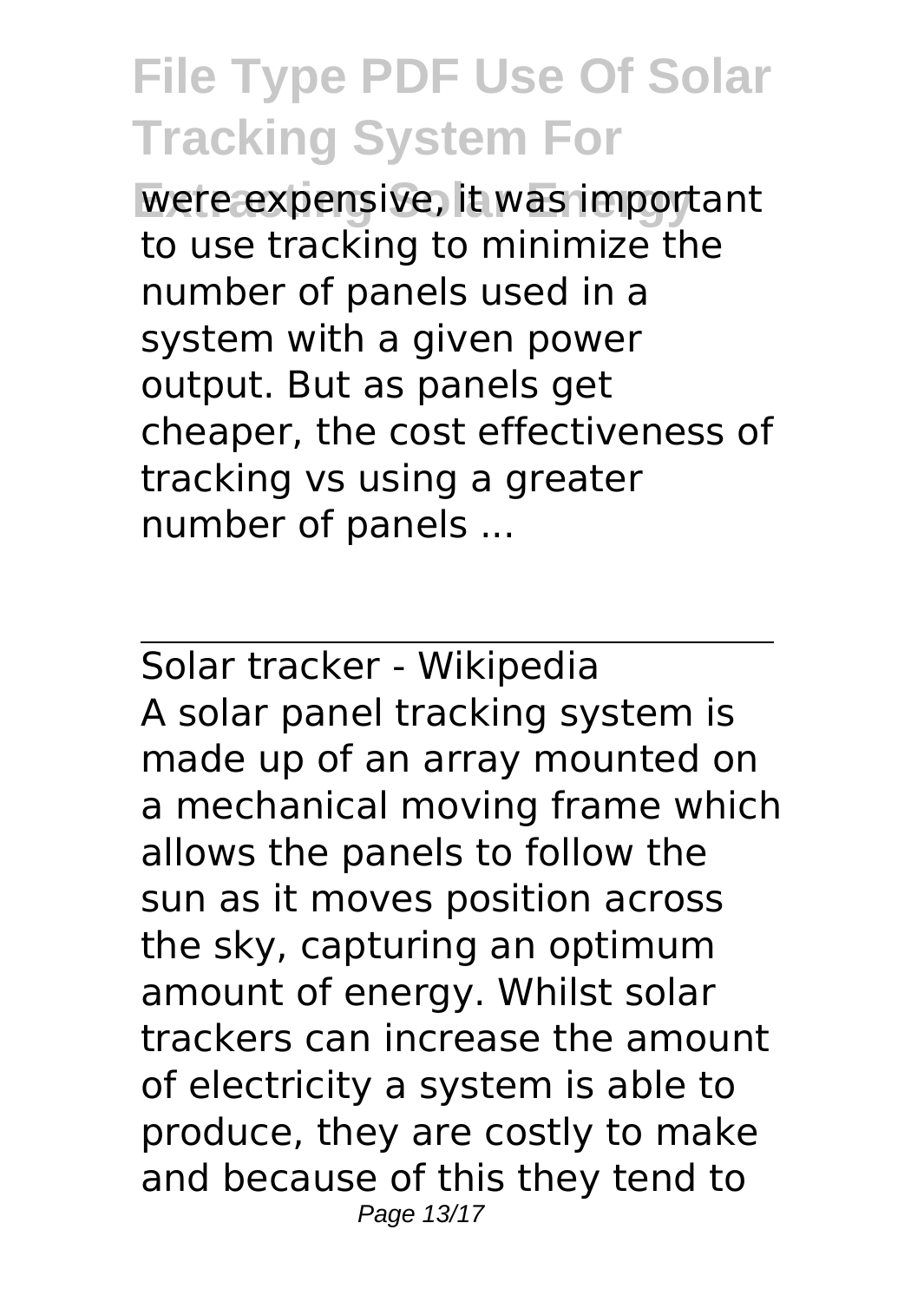**be found in larger scale solar ...** 

What is a Solar Panel Tracking System? | Solar Guide The biggest benefit of a solar tracking system is that it offers a boost in electricity production. Generally, a solar panel system with a single-axis solar tracker installed sees a performance gain of 25 to 35 percent. A dual-axis tracker bumps performance up by another five to 10 percent.

Are Solar Trackers Worth It in 2020? | EnergySage Solar inverters use maximum power point tracking (MPPT) to get the maximum possible power from the PV array. Solar cells Page 14/17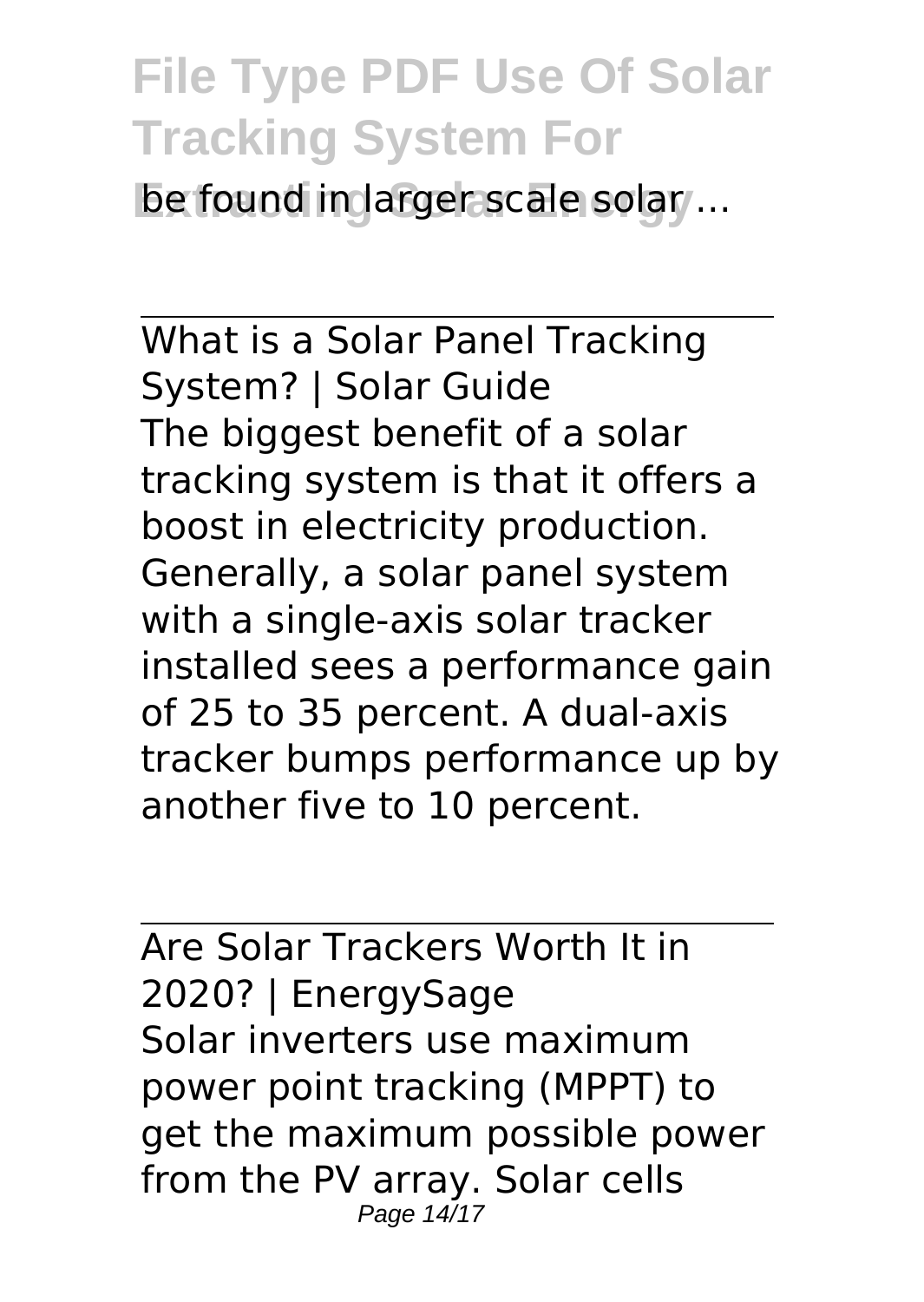**have a complex relationship** between solar irradiation, temperature and total resistance that produces a non-linear output efficiency known as the I-V curve.It is the purpose of the MPPT system to sample the output of the cells and determine a resistance (load) to obtain ...

Solar inverter - Wikipedia Typically, solar tracking equipment will be connected to the racking of the solar panels. From there, the solar panels will be able to move along with the movement of the sun. The way a solar tracking system moves is dependent on the type of system it is. There are three types of sun tracking systems: 1. Manual solar Page 15/17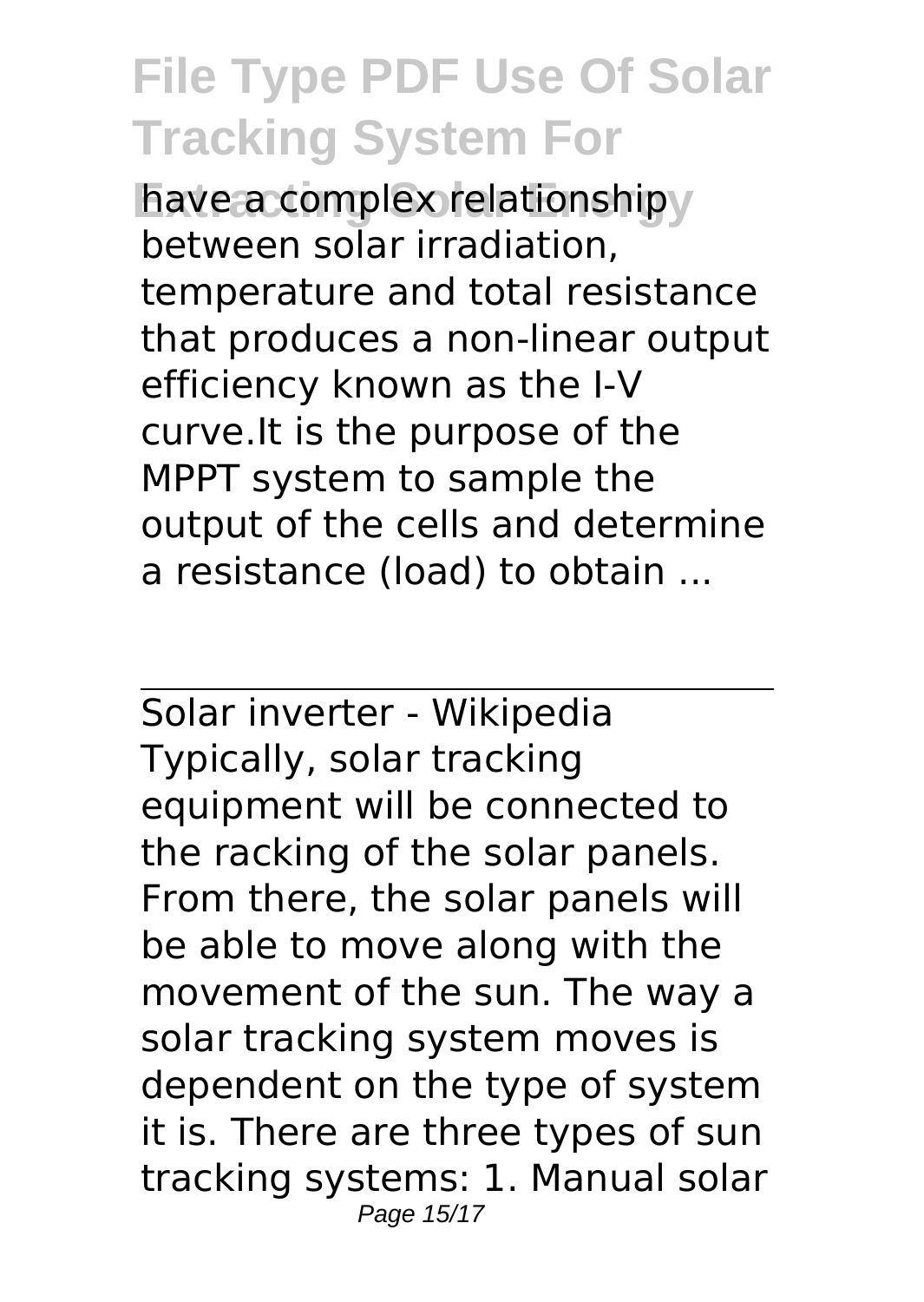#### **File Type PDF Use Of Solar Tracking System For Erackersting Solar Energy**

What Is a Solar Tracker and Is It Worth the Investment? The solar panel tracking system project has two main components: The circuit board; The microcontroller firmware; The circuit itself is very trivial, with only a few parts: a servo connection, a microcontroller, two LDR sensors, and a simple power management circuit. The two LDRs are placed into tubes side by side, mounted onto the solar panel ...

Copyright code : e033089505628 Page 16/17